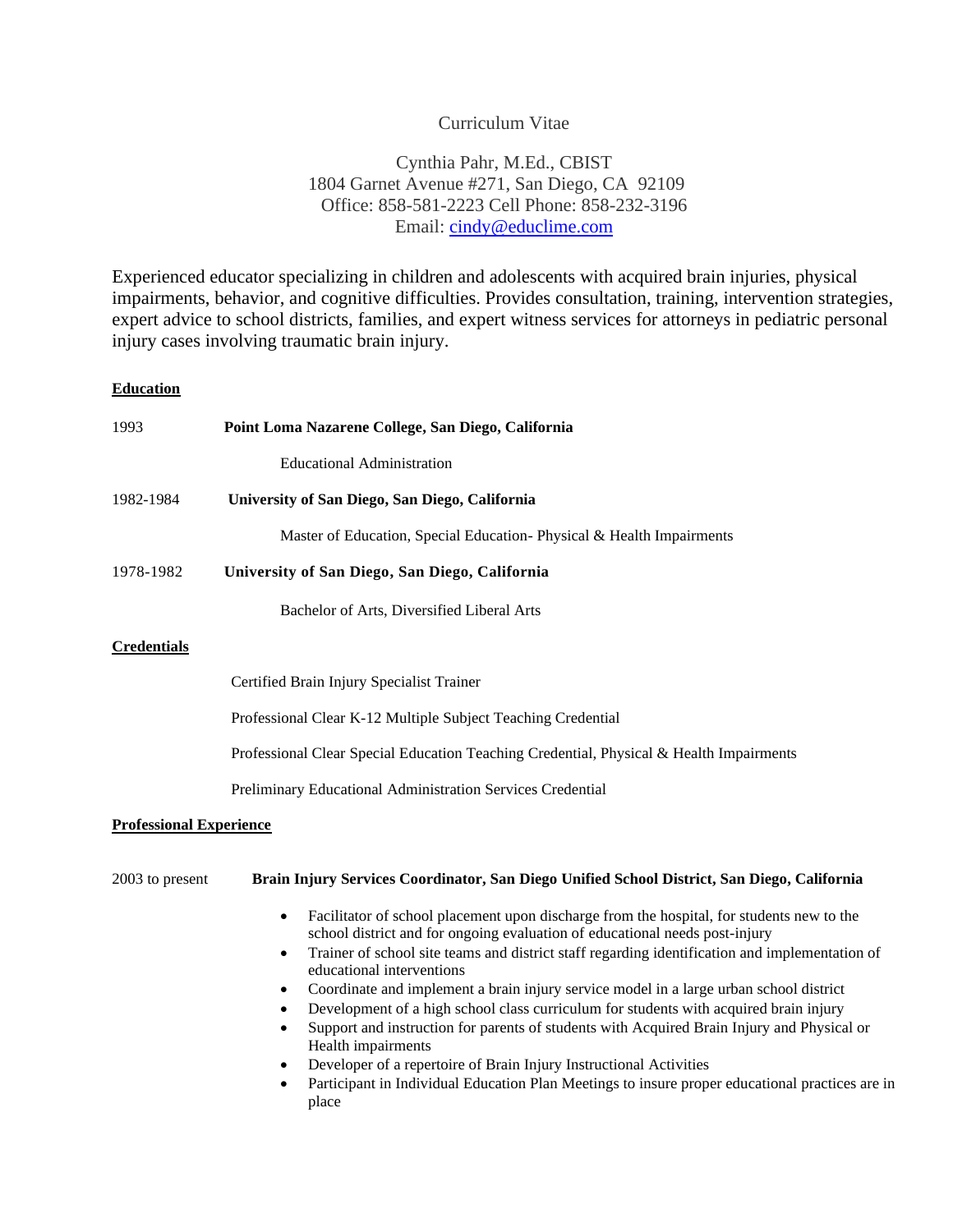| 1992 to present | Itinerant Teacher for Students with Acquired Brain Injuries and Physical and Health<br>Impairments grades K-12, San Diego Unified School District, San Diego, California                                                                                                                                        |
|-----------------|-----------------------------------------------------------------------------------------------------------------------------------------------------------------------------------------------------------------------------------------------------------------------------------------------------------------|
| 1998 to present | Educational Consultant & Advocacy, for students with Acquired Brain Injury and Physical and<br>Health Impairments, , San Diego, California                                                                                                                                                                      |
| 1998 to present | Invited Speaker on brain injury and motor skills related to learning and sound instructional<br>methods across the United States                                                                                                                                                                                |
| 1997 to present | EduCLIME, LLC, Independent Educational Consultant, San Diego, California                                                                                                                                                                                                                                        |
|                 | Founder of EduCLIME, LLC, a company that provides training, unique instructional tools and<br>interventions to assist students with improving motor efficiency and learning. Applications of the<br>interventions apply to students with learning disabilities, motor impairments and acquired brain<br>injury. |
|                 | Creator of The CLIME® (Classroom Learning to Improve Motor Efficiency) Program and The<br>Living Letters® Handwriting Program                                                                                                                                                                                   |
| 1985-1992       | Special Education Classroom Teacher, Special Day Class, San Diego, California                                                                                                                                                                                                                                   |
|                 | Special education teacher for students with physical and health impairments, including students with<br>traumatic & acquired brain injuries. Provided educational programming, instruction and coordination<br>of services.                                                                                     |

#### **Professional Organizations**

- Academy of Certified Brain Injury Specialists Board of Governors, Board Member
- San Diego Brain Injury Foundation, Board President
- Brain Injury Association of California, Member
- California Association for Physical & Health Impairments, Member
- North American Brain Injury Society, Member

#### **Publications**

- Brain Injury and Schools: Overview of Best Practices, *ACBIS Insider*, *Vol. 5, Issue 3,* 2021
- Helping Families Navigate the School System to Obtain Appropriate Services after Acquired Brain Injury, *Brain Injury Professional, Vol 14, Issue 3,* 2017
- Committee Member/Contributing Editor, *The Essential Brain Injury Guide 5.0* United States, 2016
- Committee Member/Contributing Editor, *The Essential Brain Injury Guide,* Ireland, 2012
- Committee Member/Contributing Editor, *The Essential Brain Injury Guide,* United Kingdom, in process
- The CLIME® (Classroom Learning to Improve Motor Efficiency Manual, EduCLIME, LLC, 1997, 2001
- CLIME® Center Activities for K-6, EduCLIME, LLC, San Diego, CA, 1997, 2001
- Living Letters® Handwriting Program, EduCLIME, LLC, San Diego, CA, 2005, 2007, 2009
- CLIME Pre-K & K Center Activities, EduCLIME, LLC, San Diego, CA, 2011

#### **Community Service**

- Academy of Certified Brain Injury Specialists, Board of Governors Member, 2012 to 2017, 2020 to present
- Academy of Certified Brain Injury Specialists, Committee Member 2017 to 2020
- San Diego Brain Injury Foundation, Board Member, 2012 to present
- Traumatic Brain Injury Guidelines Panel, Brain Injury Association of America, 2014 to present
- California Brain Injury Association State Conference Committee Member, 2010 to 2017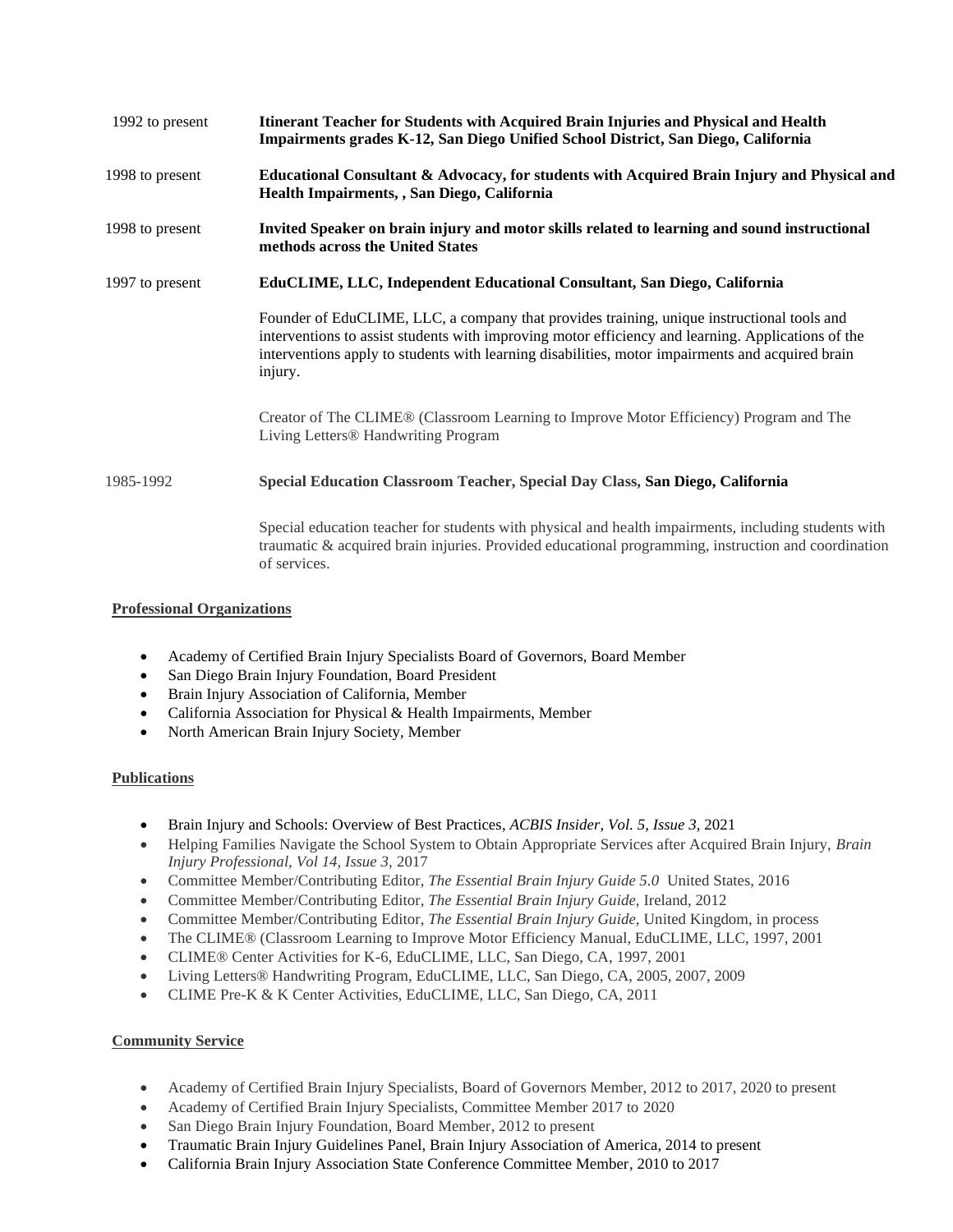#### **Professional Training Attended**:

- Social Skills Training, Michelle Garcia Winner
- *Person Centered Approaches to TBI Rehabilitation,* Learning Services
- *The Amazing Adolescent Brain,* Linda Chamberlain, PhD, MPH
- *How Do I Fit In? Helping Students with Peer & Family Relationships and Developing a New Sense of Self*, Sharon Grandinettte, CBIST
- *What's Good for the Goose, ISN'T Always Good for the Gander! How to Address Behavioral and Instructional Needs of Students with Brain Injury*, Sharon Grandinettte, CBIST, Sara L. Boswell, Ph.D.
- *The Rx Maze: Medications Associated with Brain Injury*, Sara L. Boswell, Ph.D.
- *What Happened? Changes After a Brain Injury*, Sharon Grandinettte, CBIST, Sara L. Boswell, Ph.D.
- *Problem Solving Brain Injury Cases*, Sharon Grandinettte, CBIST, Sara L. Boswell, Ph.D.
- *Effective Behavioral Strategies*, Sharon Grandinettte, CBIST
- Understandi*ng Causes of Behavior in Brain Injury*, Sara L. Boswell, Ph.D.
- *Psychosocial Issues: Family/Peer Impact, Sense of Self; Effective Counseling*, Sara L. Boswell, Ph.D.
- *Assessment: Utility of Neuropsychological Assessments in an Educational Setting; The Role, Purpose and Function of a Neurophysiologist*, Sara L. Boswell, Ph.D.
- *Introduction to Brain Based Learning/Effective Strategies for Students with BI: Understanding Eligibility: ABI/OHI vs. TBI*, Sharon Grandinettte, CBIST
- *Understanding Parts of the Brain Related to Learning, Behavior and Emotions*, Sara L. Boswell, Ph.D.
- *Effective Behavioral Strategies Following Brain Injury, Part 2*, Sharon Grandinette, CBIST,
- *Effective Behavioral Strategies Following Brain Injury, Part 1*, Sharon Grandinette, CBIST,
- *Overview of Educational Issues of TBI*, Sharon Grandinette, CBIST Sara L. Boswell, Ph.D.
- *ABI/TBI Workshop*, Sharon Grandinette, CBIST
- *Acquired Brain Injury Workshop, Part 1*, Sharon Grandinette, CBIST
- *Acquired Brain Injury Workshop, Part 2*, Sharon Grandinette, CBIST
- *Brain Basics; Educational Needs & Concerns Related to Language and Communication; Child and Family Psychosocial Management-Beyond the Hospital,* Sandy Mueller, MSW; Jennifer Donofrio, MA CCC/SLP; Scott Bankston, Mesa College Brain Injury Program, Caren Waller, Hospital Teacher

#### **Conferences Attended**

BIACAL TBI Med-Legal Conference, 2021

Scripps 14th Annual Brain Injury Rehabilitation Conference, *Transcranial Magnetic Stimulation on Brain Injury*, Mohammed Ahmed, MD; *Neuropsychiatric Management of Acute Traumatic Brain Injury*, David A Williamson, MD; *Neuro‐imaging in Brain Injury*, Travis Snyder, MD; *How Neuropsychology Helps Us Treat Patients*, Jay Rosen, PhD, Lori Alasantro, PhD; *The Skull as an Airbag*, Munish Batra, MD; *Family and Patients: Optimizing Recovery after Brain Injury* Deborah Lobatz, LMFT Rene Dupont, MD; *Vestibular Balance*, Irina Keefer, PT, DPT, NCS; *Agitated Behavior and Activities of Daily Living Retraining During Posttraumatic Amnesia*, Jessica Trevena‐Peters, DPsych, *Brain Injury Rehabilitation Guidelines– Moderate to Severe TBI* Mark Bayley, MD; *Neuro Ophthalmology*, Benjamin Frishberg, MD; *The "Care" Reel*, Kevin Pearce, 2019

BIACAL TBI Med-Legal Conference- *TBI 101*, Topher Stevenson, M.D.; *How to Read a DME Report*, Dr. Oregon Hunter, MD; *Psychiatric and Behavioral Issues Arising Out of Brain Damage*, Dorothy Clay Sims, Esq., Fernando Miranda, M.D.; *Pituitary Issues Arising Out of Brain Injury,* Randall Benson MD, David Patterson MD; *Traumatic Brain Injury: A Continuum*, Dawn Oseterwell, PhD, ABPdN, Jonine Nazer Biesman, PsyD. ABPdN, Randall Benson, M.D.; *The Ultimate Guide to TBI Experts,* Joseph A. Fried, Esq.; *Children with Traumatic Brain Injury*, Deborah Chang, Esq., Fernando Miranda, M.D., Carina Grandison, PhD, Sharon Grandinetti, ED, CBIST; *Vision Issues Caused by Brain Trauma*, Benjamin Frishberg, MD, Carl Carbus, OD, 2019

BIACAL (Brain Injury Association of California) –ATBI Conference & Resource Fair, 2018

BIACAL TBI Med-Legal Conference 2018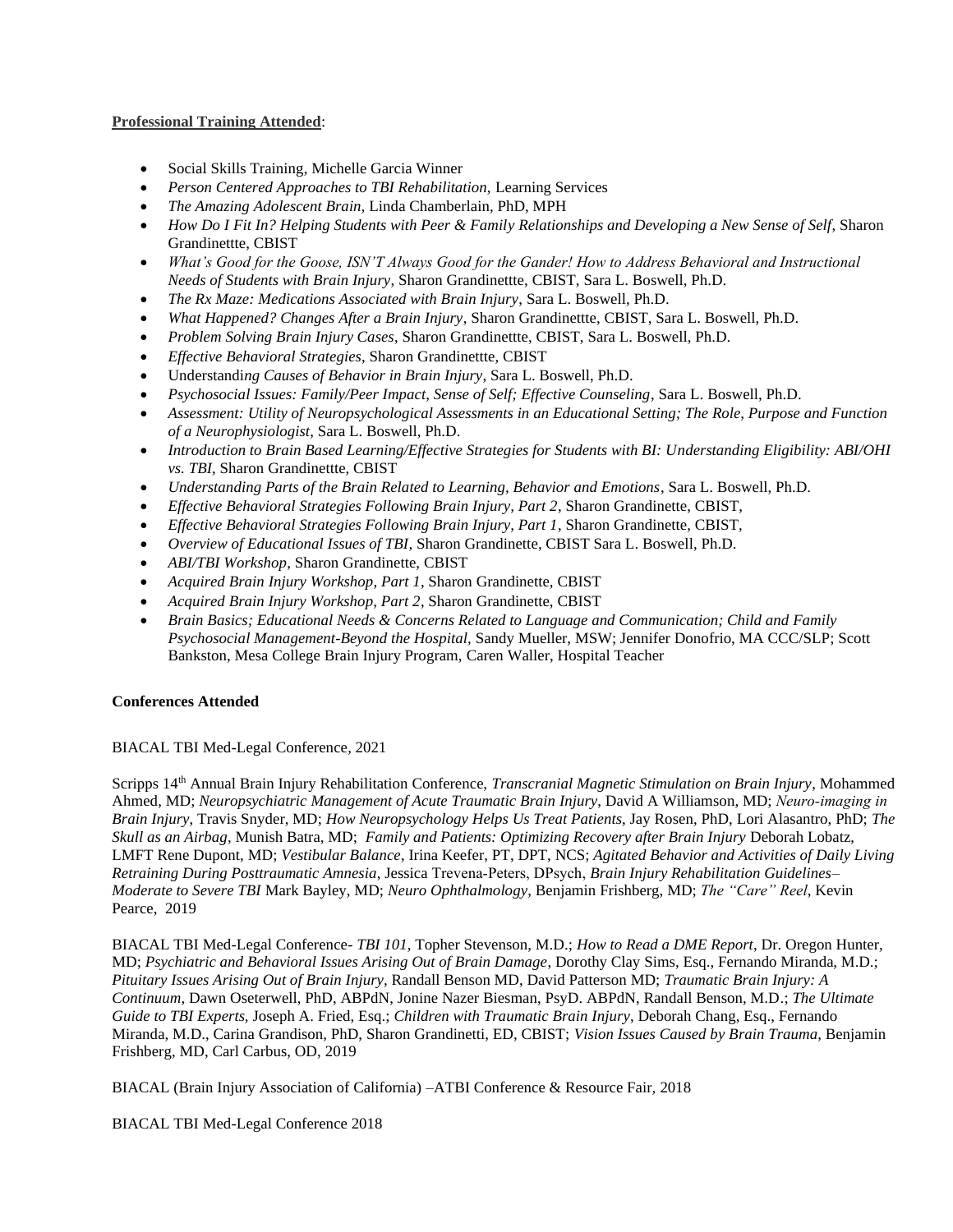BIACAL (Brain Injury Association of California) – 7 th Annual Conference: *Brain Injury as a Chronic Disease: Implications for Living with an Acquired Brain Injury*: Mark Ashley, PhD; *Addressing Behavior in Students with ABI*, Jarice Butterfield, PhD; *The Importance of Humor in Healing,* Roger Light, Ph.D.,ABPP/Cn, 2017

Scripps 14<sup>th</sup> Annual Brain Injury Rehabilitation Conference, Psychological and Psychiatric Factors in the Treatment of TBI, Rachit Patel, MD; Sheldon Z. Kramer, PhD; How to Interpret Neuropsychological Tests, Lori-Alasantro, PhD; Jay Rosen, PhD; Psychiatric Outcome and Treatment of Pediatric TBI, Jeffrey Max, MD; Vision Workshop, Carl Hillier, OD; Patient Survival Panel, Andrea Schwab, LCSW: Yolanda Ortega, LCSW, 2018

BIACAL (Brain Injury Association of California) - 6<sup>th</sup> Annual Conference : *Concussion & Mild TBI in Children & Adolescents:* Mayumi Prins, PhD, Meeryo Choe, MD & Christopher Giza,MD; *Clinical Approach to Concussions*: Meeryo Choe, M.D., Neurologist*; Sports Concussions: Hope or Hype for the Future?*: Christopher Giza, M.D., Neurologist; *What Can Applied Behavior Analysis Offer Brain Injury Rehabilitation?* Jeff Kupfer, Ph.D. BCBA-D; *Comprehending Behavior: A Framework for Explanations in Neurobehavior*: Jeff Kupfer Ph.D., BCBA-D; *Understanding & Managing Behavior after Brain Injury: Developing Tolerance & Implementing Effective Strategies* Chris Persel, BCaBA , 2016

Scripps 11th Annual Brain Injury Rehabilitation Conference, 2016- *Neuropsychology of Traumatic Brain Injury,* Jay Rosen, PhD; *Neuroscience of Concussion,* Michael Lobatz, MD; *Concussion Evaluation on the Field,* Bob S. Carter, MD, PhD; *Office Evaluation of the Concussed Patient*, Michael, L Van Buskirk, MD; *Emotional Aspects of Concussion,* Christine Baser, RN, PhD; *Update on Protocols for Managing Concussion,* Michael A. Lobatz, MD; *New Neurological Treatments for TBI and Hemorrhage,* Jeffery Schweitzer, MD*; Polytrauma and TBI,* Michael J. Sise, MD*; Posttraumatic Resilience & Growth,* J Eric Gentry, PhD; *Neuropsychiatry of Aggravated Patients,* David D. Sewell, *MD; Mindfulness Based Stress Reduction,* John Kabat-Zinn, PhD; *Motivational Interviewing,* Bill Matulich, PhD; *Music Therapy for TBI,* Michael H. Thaut, PhD

Santa Clara Valley Medical Center- "Conversations on Coma to Community", 2015: *Perseverance and Continuous Learning: The Road to Recovery and Success,* Ramona Pierson; *Practice Like Pros,* Terry O'Neil; *Chronic Traumatic Encephalopathy (CTE) and Emerging In-Vivo Diagnosis,* Bennet Omalu, MD; *Reverse Engineering the Injured Brain to Find a New Way Forward: A Balance Between Yoga and Drugs,* Eric T. Spier, MC, Sarah A. Adleman; *Traumatic Brain Injury and loss of Identity: Recovery Self,* Ron Broughton, LPC, CBIST; *The psychometrics of Social Role Return for the Person with a Brain Injury and a Dual Diagnosis: Issues in Long Tern Outcome,* Rolf Gainer, PhD; *Communication: Creating a Positive connection,* Jan Jones, BA; *Rehabilitation Approaches to Memory Function after TBI,* Grace Griesbach, PhD; Mark Ashley, ScD

BIACAL (Brain Injury Association of California) - 5 th Annual Conference: *Video Modeling: Using Video and ABA to Retrain Skills after ABI*, Maria Wynne, Ph.D.; *Turning a Deficit into an Asset: Personal Empowerment and Lifelong Rehabilitation after Brain Injury,* Mark Christianson MFT & Roger Light Ph.D., *Anger Management and Coping Skills, and Behavior Strategies to Address Frustration.,* Dixie Eastridge/BCBA , 2015

BIACAL- 4 th Annual Conference: *Paralyzed but not Powerless,* Kate Adamson, Steve Klugman, Esq.; *Understanding and Managing Behavior after Brain Injury: Developing Tolerance & Implementing Effective Strategies, Chris Persel, M.A.;* BCaBA, CBIS, CPHM, *Assistive Technology after Brain Injury: Addressing Computer Access and AAC Needs; 2014*

CAPHI (California Physical & Health Impairments) - 2014 State Conference

CAPHI- 2012 State Conference

BIACAL- 3rd Annual Statewide Conference-"Resources & Pathways to Brain Injury Recovery": *Everything is Behavior: Why Post-TBI Behavior Problems are still a Concern,* Chris Persel, MA, BCaBA, CBIS, CPHM; *Social Skills for Adults with Acquired Brain Injuries,* Lisa J. Hayden, PsyD and Joanna Crookston, MA; *Assessment & Intervention Issues in the ABI Child & Adolescent: What a Parent Needs to Know,* Roger Light, Ph.D, ABPP; *Youth and Sports Concussions: New*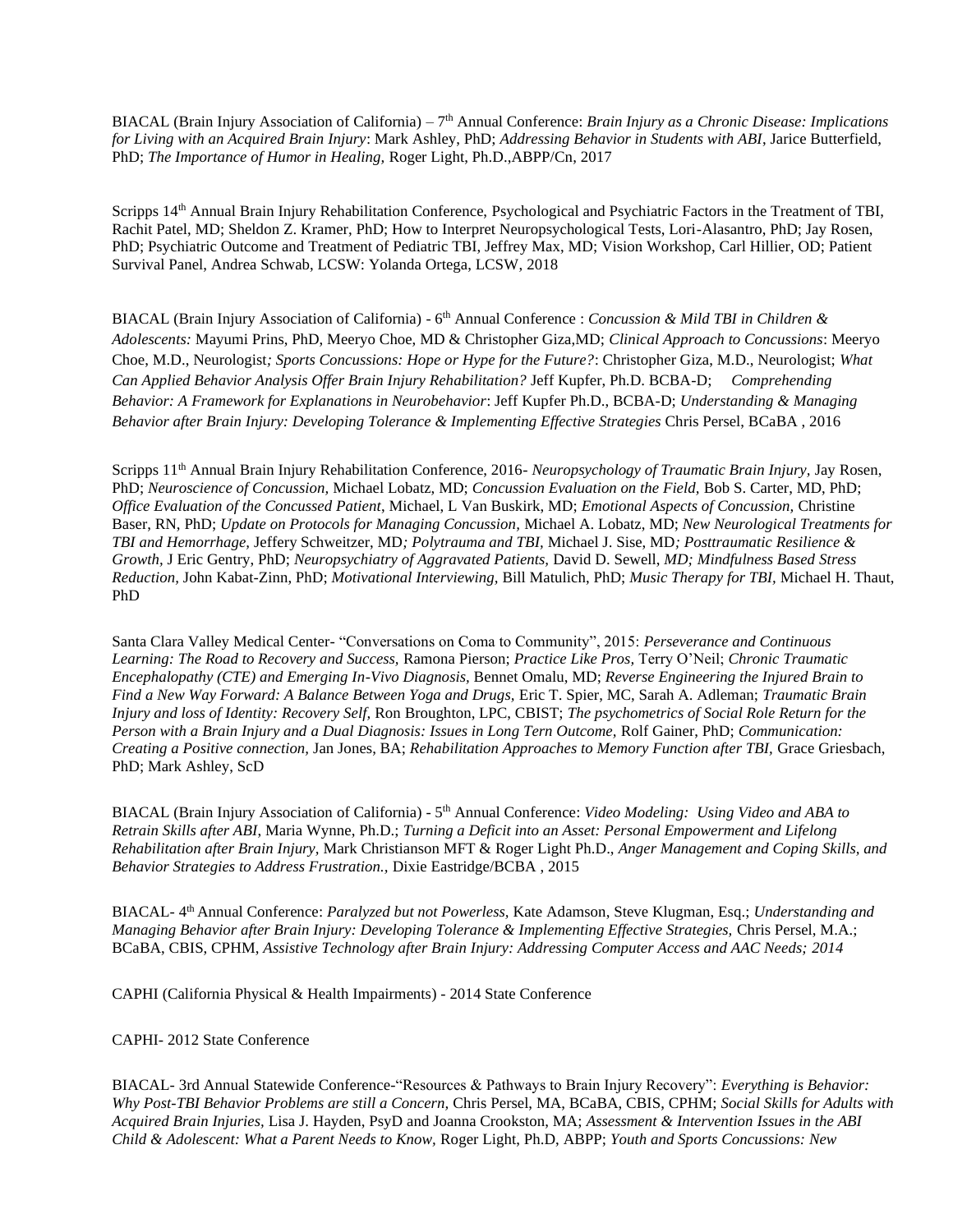*Information & New Protocols*, Stacy Ritter, MS, ATC; *How to Effectively Access Special Education Services*, Kathleen M. Loyer, Esq., 2012

NABIS-Tenth Annual Conference on Brain Injury, Perspectives in Pediatric Brain Injury Pre-conference seminar, *Developing a Multidisciplinary Center for Traumatic Brain Injury*, Latha Ganti Stead; *Neuroimaging and Neuropsychological Outcomes Following Pediatric TBI*, Linda Ewing-Cobbs; *It's Not Just Kid's Play: Evidenced Based-Concussion Management*, Chris Giza; *TBI Rehabilitation: State of the Art*, Alan Weintraub, *mTBI*, Barry Willer; *Sports Concussion*, Jeffrey T. Barth, *Late Outcomes Following Pediatric TBI: What Do Follow-Up Studies Tell Us About Recovery?*, Linda Ewing-Cobbs; *Developing Mobile Assistive Technology & Augmentative Communication Applications*, Drew Davis; *Pediatric/Adolescent Peer Review Session*; *Panel Discussion*, Roberta Depompei moderator, *Concussion Management: Changing the Culture of High School Athletics*, Ann Glang; *Word Finding in TBI: Characteristics & Intervention*, Diane German; *Adolescent Transition*, Julie Haarbauer-Krupa; *Pediatric Neurocognitive Assessment*, Gillian Hotz & Elena Plante, September 2012

BIACAL- 2 nd Annual Statewide Conference-"Resources & Pathways to Brain Injury Recovery": *Accessing Appropriate Assistive Technology Following a Brain Injury,* Debbie Grant, MA, CCSLP, ATACP, Jarice Butterfield, PhD; *Social Skills Training for People with Traumatic Brain Injury,* Lisa J. Hayden, PsyD; *Practical Cognitive Enhancing Activities in Everyday Life,* Beryl Fogel, MA, CCC-CLP, Robin Beck, MA, CCC-SLP, April 2011

First Annual Statewide Conference on ATBI, CALBIA*; Neuroscience as it Applies to Cognitive Retraining Strategies,* Mark Ashley, Sc.D., CCC-SLP, CCM, CBIC, CEO-Centre for Neuro Skills; *Rebuilding Identity After Brain Injury,* Patsy Shoulders, M.A.; *Independent Living Center of Southern California Training House Program & Transition to Work/Social Settings*, Bob Tomaszewski, Ph.D., ABPP(CN), Neuropsychologist; *Understanding & Managing Behavior After Brain Injury*, Michelle Conover, Ph.D.; *Addiction & Brain Injury*, Celeste Racicot, M.Ed. Certified Rehabilitation Counselor, May 2010

NABIS-Seventh Annual Conference on Brain Injury, October 2009; *Evaluating Outcomes with the Mayo-Portland Adaptability Inventory (MPAI-4),* James F. Malec, Ph.D., Thomas Murphy and Irwin Altman, MD; *Pediatric ABI: Where Do We Go From Here?*, Roberta DePompei, Ph. D., *School Reintegration for Children and Youth with Acquired Brain Injury*, Dawn Good, PhD,; *Using Interactive Multimedia to Teach Parent Advocacy Skills*, Ann Glang, PhD, *Accommodating Students with Brain Injuries in On-Line Higher Education Programs*, Janis Ruoff, PhD; *Education and Outreach in the 21st Century: Using Friends, Tweets and Peeps to Build an Online Community*, Victoria Youcha, EdD; *Effects of Acute Aerobic Exercise on Neurocognition* after Traumatic Brain Injury, Kurt Mossberg, PhD; *Staff Views of the Causes of Behavioral Disregulation in Clients in a Program for Neurobehavioral/Neuropsychiatric Disability*, Gordon Giles, PhD; *Teaching Persons with Brain Injury How to Manage Their Behavior: Reinforcement for Self-Control*, Michael Mozzoni, BCBA, CBIST; *Emotional Perception Panel*, Barry Willer, PhD, Rodger Wood, DCP, PhD, FBPsS, Barbra Zupan, PhD, Dawn Neumann, PhD

NABIS-Fifth Annual Conference on Brain Injury, September 2007; *Pediatric TBI Workshop: Current Trends in Best Practice,* William Singer, PhD, Harvey Jacobs, PhD, Roberta DePompei, PhD, Marilyn Lash, MSW; *Efficacy in Cognitive Therapy,* Tina Trudel, PhD; *Medical Best Practices in Brain Injury;* Brent Masel, MD; *Outcome Prediction Formulas*, Mark Ashley, ScD; *Seeking the 95% Solution: Where are the Services and Supports for Most People Following Brain Injury?,*  William Ditto, MSW, LSW, Janet M. Williams, MSW, PhD, Michael W. Davis, CBIS-CE, Harvey Jacobs, PhD

NABIS-2006 Brain Injury Conference of the Americas, September 2006; *The Brain Injured Child, Adolescent and Your Adult: Quality of Life and Functional Outcomes*, Lucia Willadino Braga, PhD; *Managing Children with Brain Injuries Through the School Age Years,* Janet Tyler, PhD; *Native Americans and TBI*; Bruce Kafer, RN; *Conflicts and Dynamics between Families and Service Providers,* Roberta DePompei, PhD; Marilyn Lash, MSW; *The Restoration of Neuropsychological Functioning in Children Following Severe Traumatic Brain Injury and the Role of Psychotropic Medications,* Peter Patrick, PhD; *Cognitive Issues in TBI*, Tina Trudel, PhD; *Behavior and Relationships*, Harvey Jacobs, PhD

Advances in Pediatric Neuropsychology: From Toddlers through School-Aged Children, 2006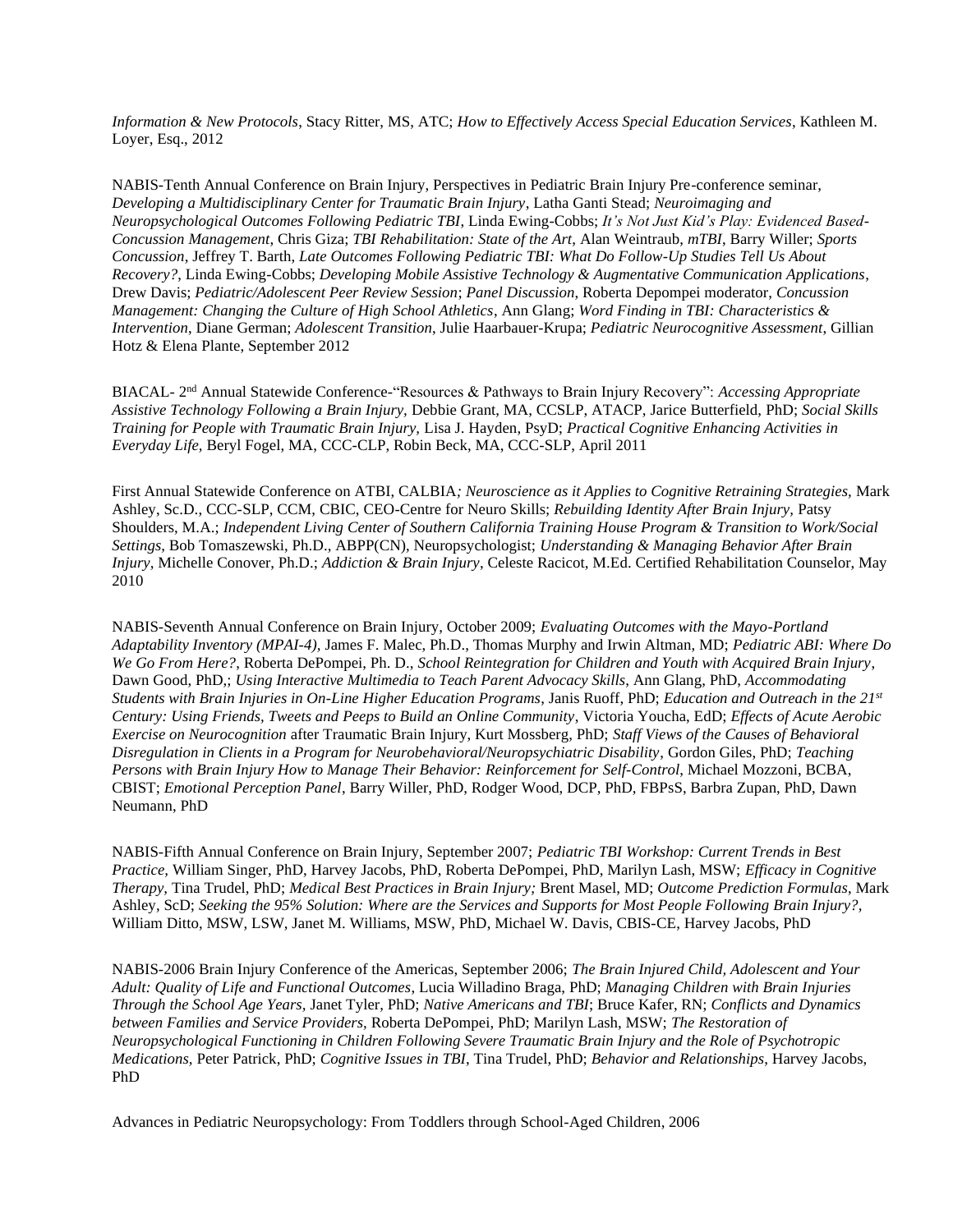#### **Brain Injury Presentations Conducted**

San Diego Unified & San Diego County School Districts-Numerous presentations regarding how to meet the educational needs of students with acquired and traumatic brain injuries 2002-present

California Association of School Psychologists*, I Wish I Knew This Sooner! Addressing Traumatic and Acquired Brain Injury in Children and* Adolescents, 2018

Scripps 11th Annual Brain Injury Rehabilitation Conference: *Concussion Program/Returning to the Classroom,* 2016

Brain Injury Association of America:

- *Providing Brain Injury Services to School-Aged Children,* Strauss Lecture Series Webinar, 2015
- *Distance-Learning and Traumatic Brain Injury*, Video Series, 2020

North American Brain Injury Society

- *Methodologies Implemented for Students with Brain Injury in a Large Urban School District: A Brain Injury Service Model,* 2012
- *Brain Injury Service Model- Delivery of Appropriate Educational Services for Students with Acquired Brain Injury in a Large Urban School District,* 2007
- *Designing and Implementing a Brain Injury Services Model in a Large Public School District*, Paper Presentation, 2006

Brain Injury Association of California State Conference

- Coaching Adolescents with TBI/ABI through Psycho-Social Issues, 2018
- Successful Return to School Different Perspectives Panel, 2017
- Successful School Re-Entry After ABI: K-12 and Transition to College, 2016
- *The When, Why and What: Everyday Strategies for Success after Brain Injury,* 2015
- *Implementing a Brain Injury Services Model in a Large City School District*, 2014
- *Brain Injury- A World We Didn't Choose; Strategies to Better Our Lives, 2014*
- *The San Diego USD Brain Injury Services Model,* 2011

Council for Exceptional Children National Conference: *Traumatic & Acquired Brain Injury: Helping Students Continue the Recovery Process at School,* April 2015

Santa Clara Valley Medical Center: *The Evolution of Recovery: A School District Model for Helping Students with Brain Injuries Continue the Recovery Process, 2015*

California Physical & Health Impairments State Conference: Empowering Students Recovering from Acquired Brain Injury: Strategies for Continuing Progress, 2014

San Diego Brain Injury Foundation

- *Brain Injury-A World We Didn't Choose*, 2014 & 2015
- *Navigating K-12 School Support Following a Brain Injury,* 2013
- SANCASE: Brain Injury: The Who, What, When & Why Transitioning Students with Brain Injuries & Continuing Progress, 2015

University of San Diego, Summer Instructor: *Teaching Methods for Students with Physical & Health Impairments, 2000*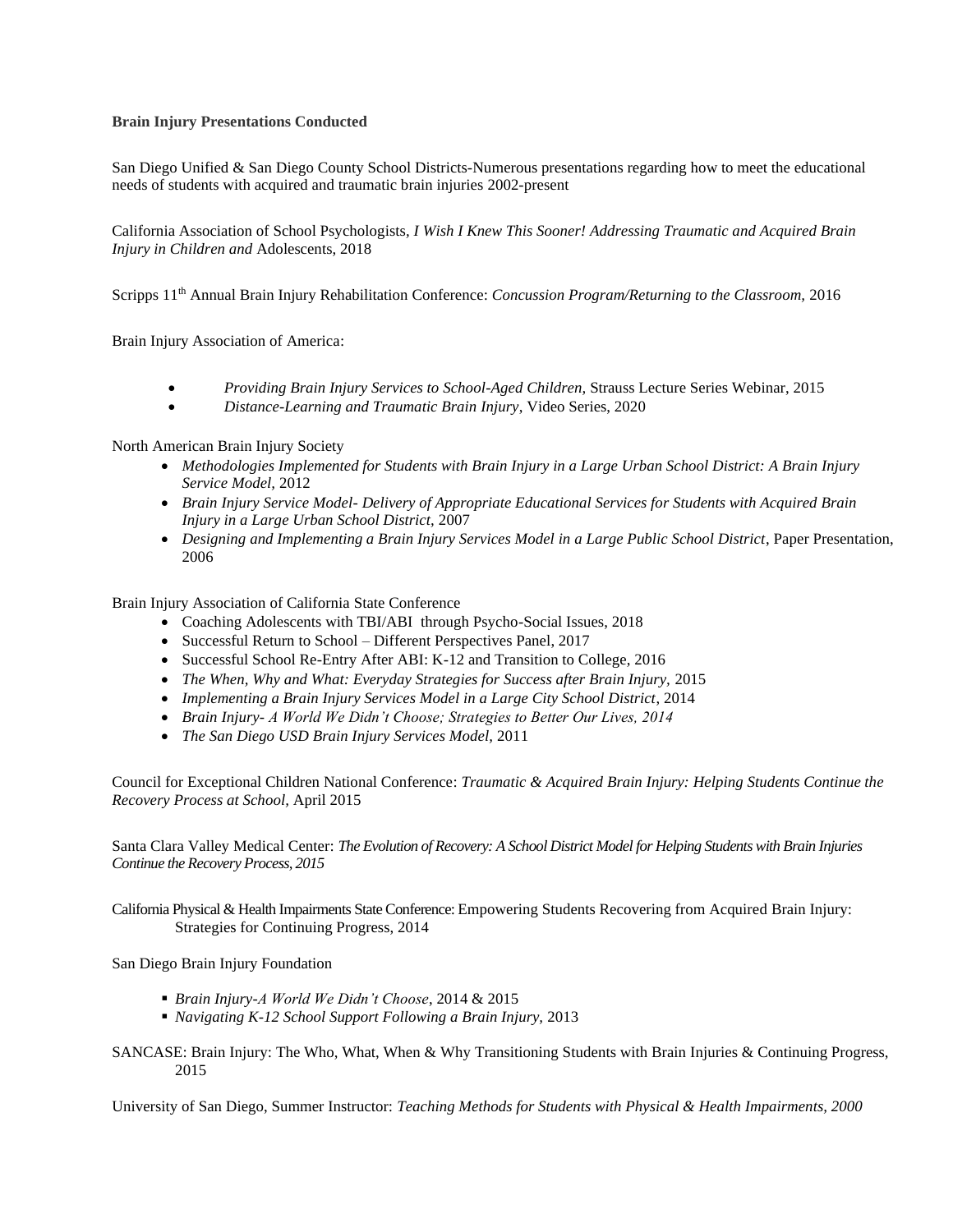San Diego State University: *Brain Injury and Resulting Issues related to the School Setting,* February 2007-2009

### **Educational Strategy Presentations Conducted**

- National Drop-Out Prevention, October 2006, *Improve Motor Skills; Accelerate Progress for ADHD and Other Learners*, San Antonio, TX
- California Ready to Learn, November 2009, October 2002-2008, *Improve Motor Skills; Accelerate Progress for ADHD and Other Learners*
- Lubbock Early Childhood Region 1, July 2007, *Improve Motor Skills; Accelerate Progress for ADHD and Other Learners*
- Learning Disability Association of Mohawk Valley, New York, June 2008, *Improve Motor Skills; Accelerate Progress for ADHD and Other Learners*
- Texas Elementary Principals Association, Austin, TX June 2006-2007, *Strategies to Help Teachers with Student Performance*
- California Kindergarten Conference, January 2001-2019, *Improve Motor Skills; Accelerate Progress!*
- California Association of Resource Specialists and Special Education Teachers, February 2001-2005, *Improve Motor Skills; Accelerate Progress for ADHD and Other Learners*
- *Association for the Education of Children with Medical Needs,* Rady Children's Hospital, San Diego, CA, *The Brain Injury Services Model in San Diego Unified School District*, October 2010
- International Learning Disability Association, February 2009, Salt Lake City, *Is It Really This Easy to Improve Motor Skills and Learning*, February 2007, Pittsburgh
- Southern California Kindergarten Conference, February 2003-2010, *Improve Motor Skills, accelerate Progress, Is It Really This Easy? Help for Improving Handwriting and Other Motor Skills*
- Kindergarten Teachers of Texas, October 2005, *Improve Motor Skills; Accelerate Progress!*
- National Title 1 Conference, January 2007, *Improve Motor Skills; Accelerate Progress for ADHD and Other Learners*
- National Catholic Education Association, April 2007, Baltimore, MD, *Improve Motor Skills; Accelerate Progress for ADHD and Other Learners*
- National Association of Elementary School Principals, March 2007, Seattle*, WA, Improve Student Performance*
- National Charter School Conference, April 2007, *Strategies to Improve Motor Skills and Student Performance*
- California Learning Disability Association, October 2005, *Improve Motor Skills; Accelerate Progress for ADHD and Other Learners*
- Good Teaching Conference, California Teachers Association, January & March 2011, January & March 2010 *Improve Motor Skills; Accelerate Progress for ADHD and Other Learners*
- Learning Disability Association of Texas, October 2008, November 2007, November 2006, November 2005 *Improve Motor Skills; Accelerate Progress for ADHD and Other Learners*
- Early Childhood Curriculum Conference, August 2001-2006, *Improve Motor Skills Accelerate Progress!*
- Region 1 Winter Conference, Sonoma State University, January 2000, 2006, *Motor Skills-You Can't Learn Without Them!* January 2005, *Improve Motor Skills; Accelerate Progress for ADHD and Other Learners*
- Association of California School Administrators, January 2003, *Improve Motor Skills; Accelerate Progress for ADHD and Other Learners*
- Asilomar Regional Reading Conference, Monterey, CA, March 2005-2009, *Is It Really This Easy? Strategies for Improving Handwriting and Other Motor Skills*
- *Brain Injury Strategies for Behavior*, San Diego Unified School District, November 2010, January 2011
- Early Intervention for School Success, March 2004, Sacramento, CA, *Improve Motor Skills; Accelerate Progress!*
- California Association for the Education of Young Children, March 2003, *Improve Motor Skills; Accelerate Progress!*
- Teacher Leaders of California, February 2002-2005, *Improve Motor Skills; Accelerate Progress for ADHD and Other Learners*
- Association of Christian Schools International, November 2001, *Improve Motor Skills; Accelerate Progress!*

# **School and School District Presentations/Consulting**

- Bakersfield Unified School District, Bakersfield, CA
- Buena Park School District, Buena Park, CA